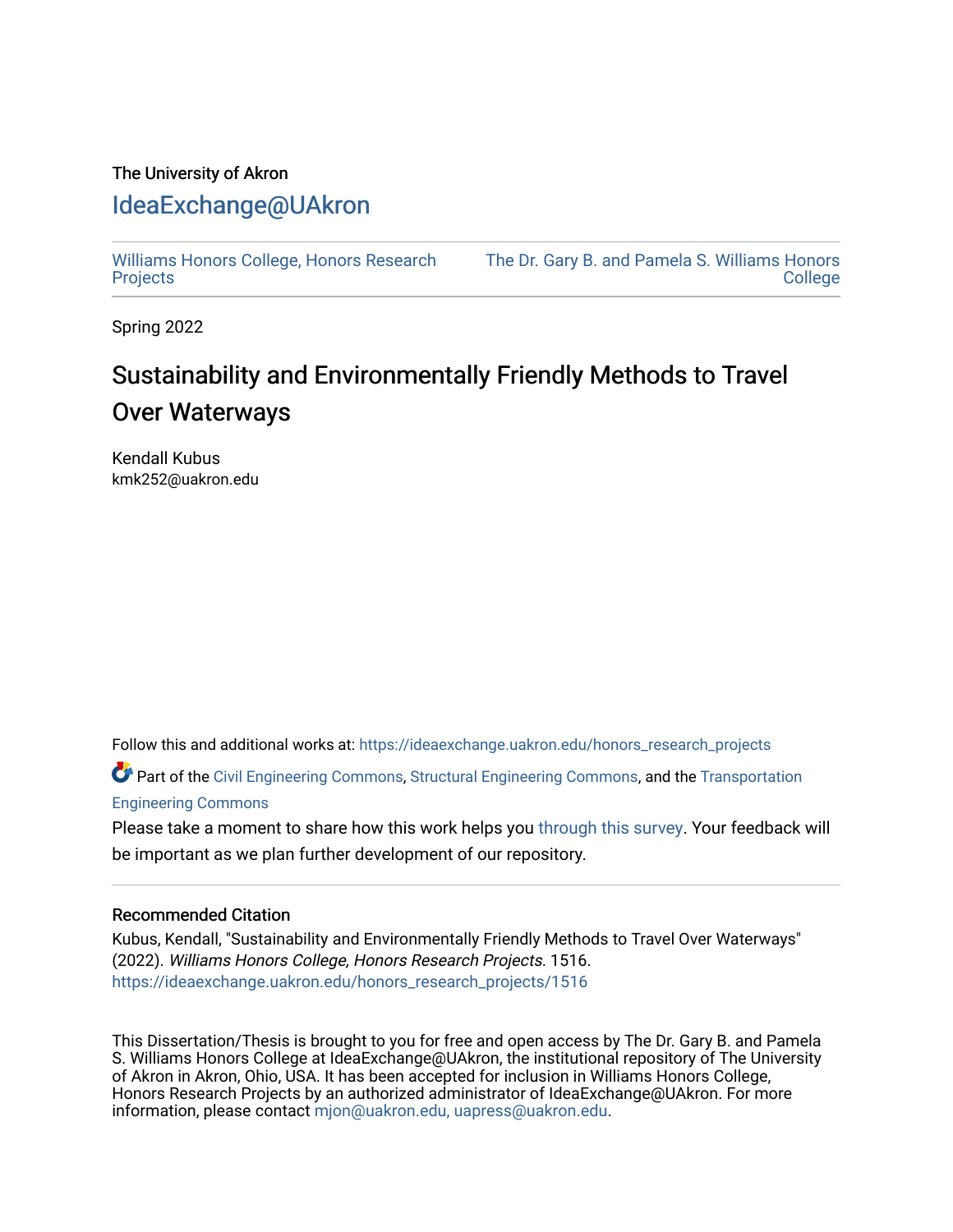

## Kendall Kubus

Honors Research Project

Sustainability and Environmentally Friendly Methods to Travel Over Waterways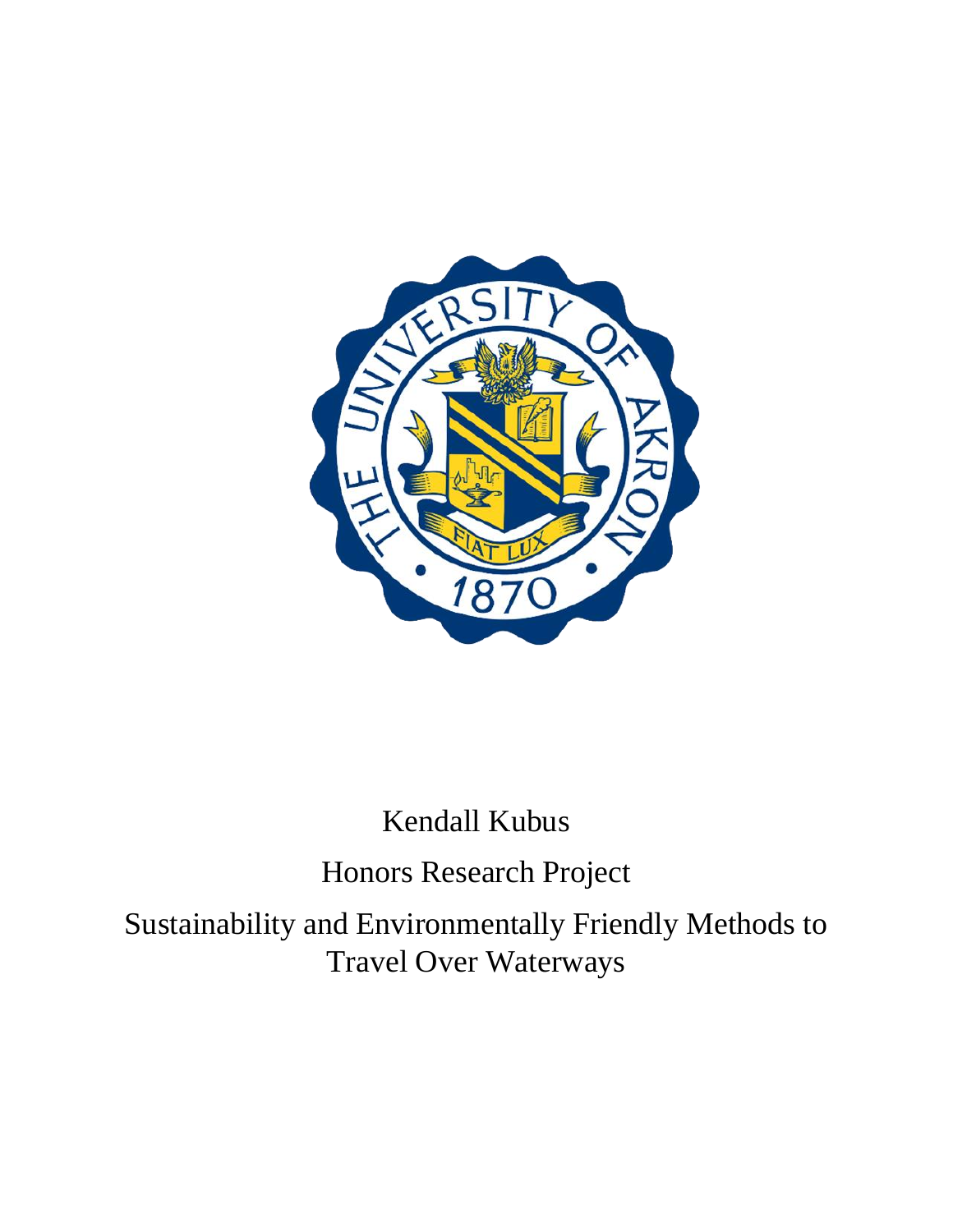## **Table of Contents**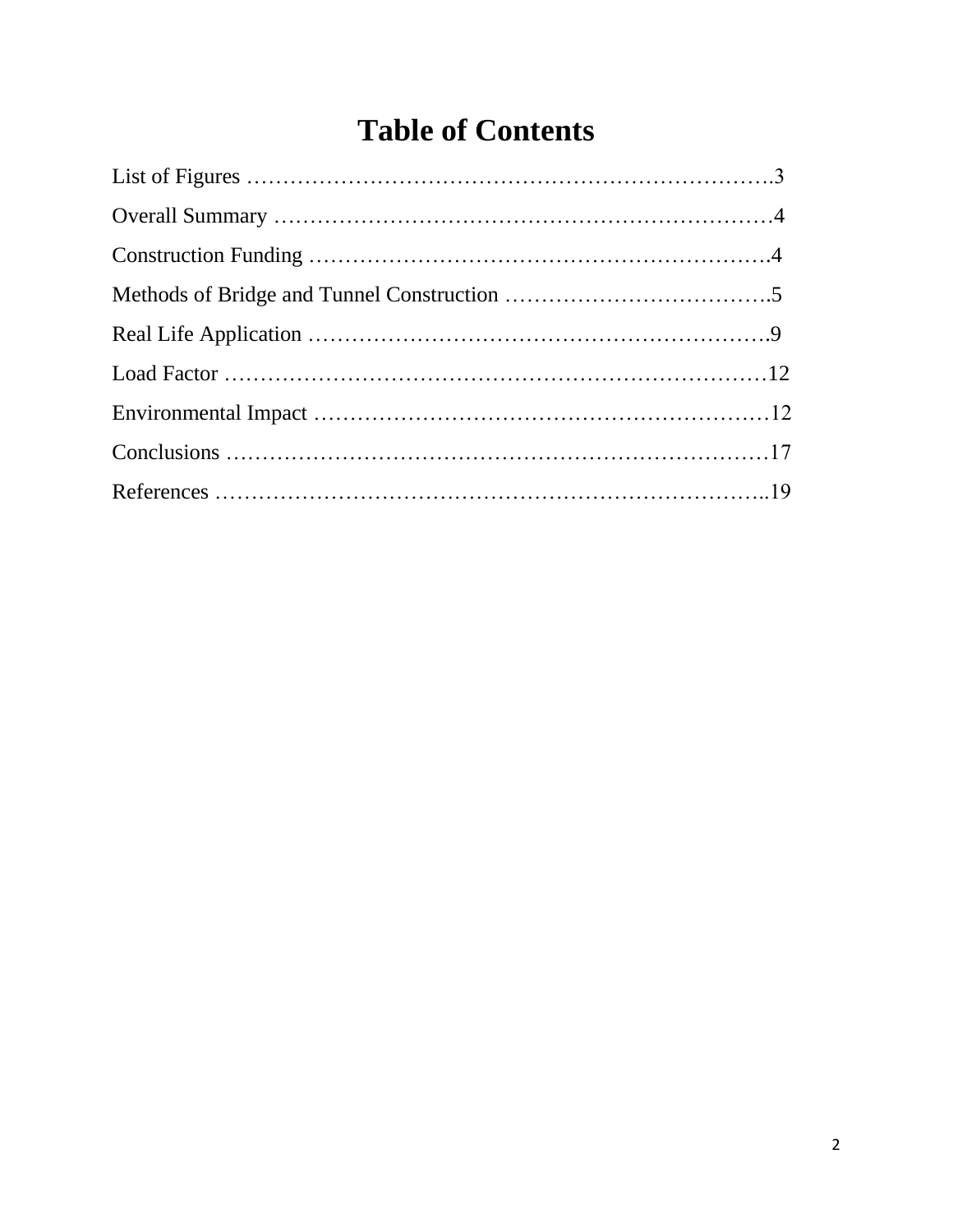# **List of Figures**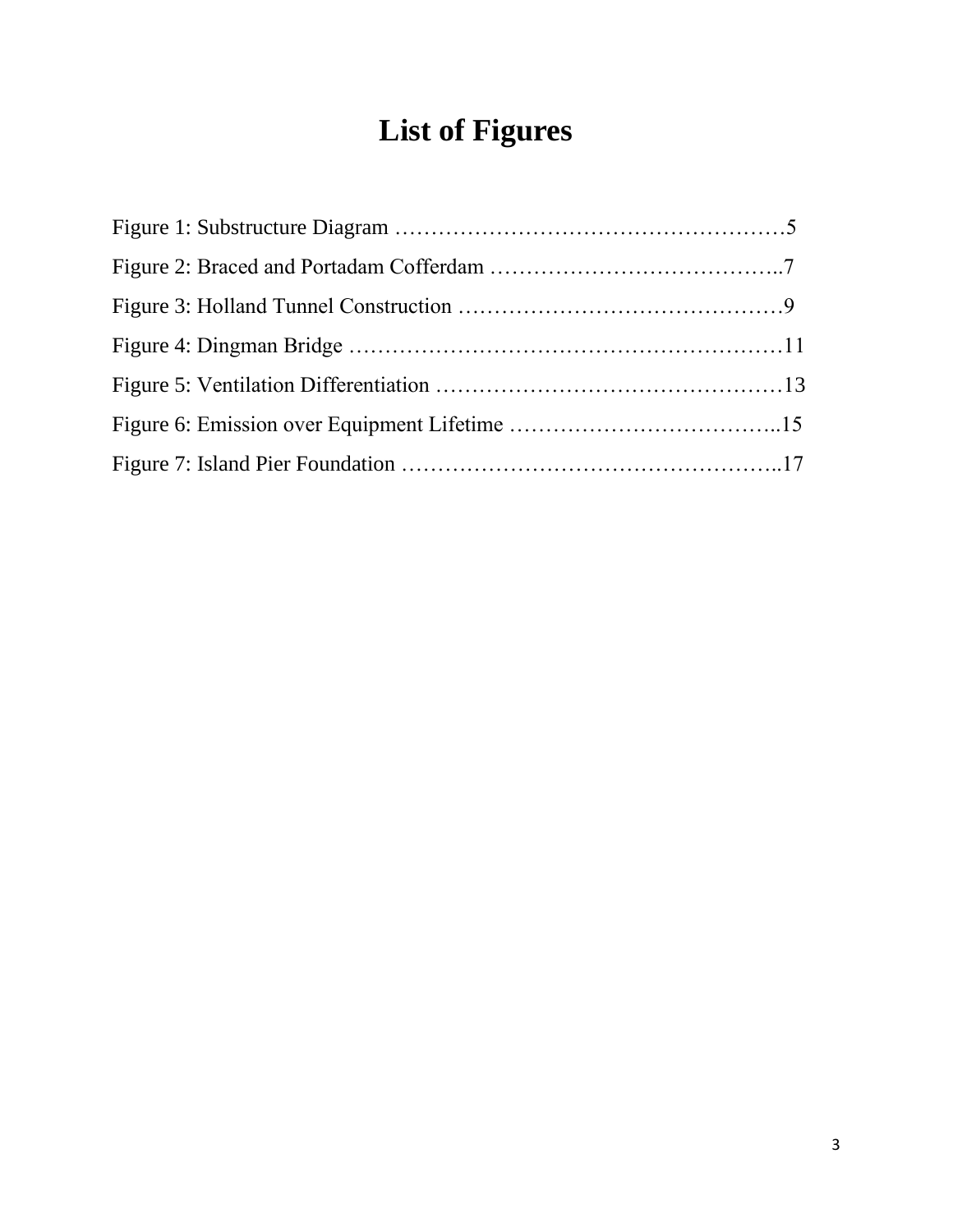### **Overall Summary**

There are many methods of transportation that incorporate different forms of roadway construction. Throughout daily traveling, the main structures used are bridges and tunnels. Bridges are used as overpasses over valleys, canyons, and areas that require a large amount of dirt fill to bring the roadway up to the proper grade. Tunnels are underpasses through mountains, under city limits and waterways. Over the course of this article, different methods of bridging over water and tunneling will be discussed in detail to allow all readers to grasp how different methods affect the environment and the monetary impact. With the ever-changing climate and increased movement towards environmentally friendly materials and travel methods, this will be one of the key aspects discussed. On the other hand, it is necessary to determine the cost of more environmentally friendly transportation methods since each state and city is only given a set amount of money to spend on infrastructure. The overall purpose of this research is to determine if tunneling under or building a bridge over a waterway is more beneficial financially, environmentally, and is the better decision from an engineering design aspect when it comes to the construction and maintenance for each structure.

### **Construction Funding**

In order to understand why the fiscal impact is a key component, it is beneficial to understand how funding works for construction jobs. Every state abides by different revenue fees for fuel and the same federal rate per gallon of gasoline and diesel. In the state of Ohio, "the largest source of revenue is the state motor fuel tax which is 38.5 cents for each gallon of gasoline and 47 cents for diesel fuel sold in the state" (Transportation.Ohio, 2021). On the other hand, in Missouri "the state fuel tax rate of 17 cents" (Transportation.Missouri, 2021) is applied to diesel as well as standard gasoline. All states require drivers to pay a vehicle registration and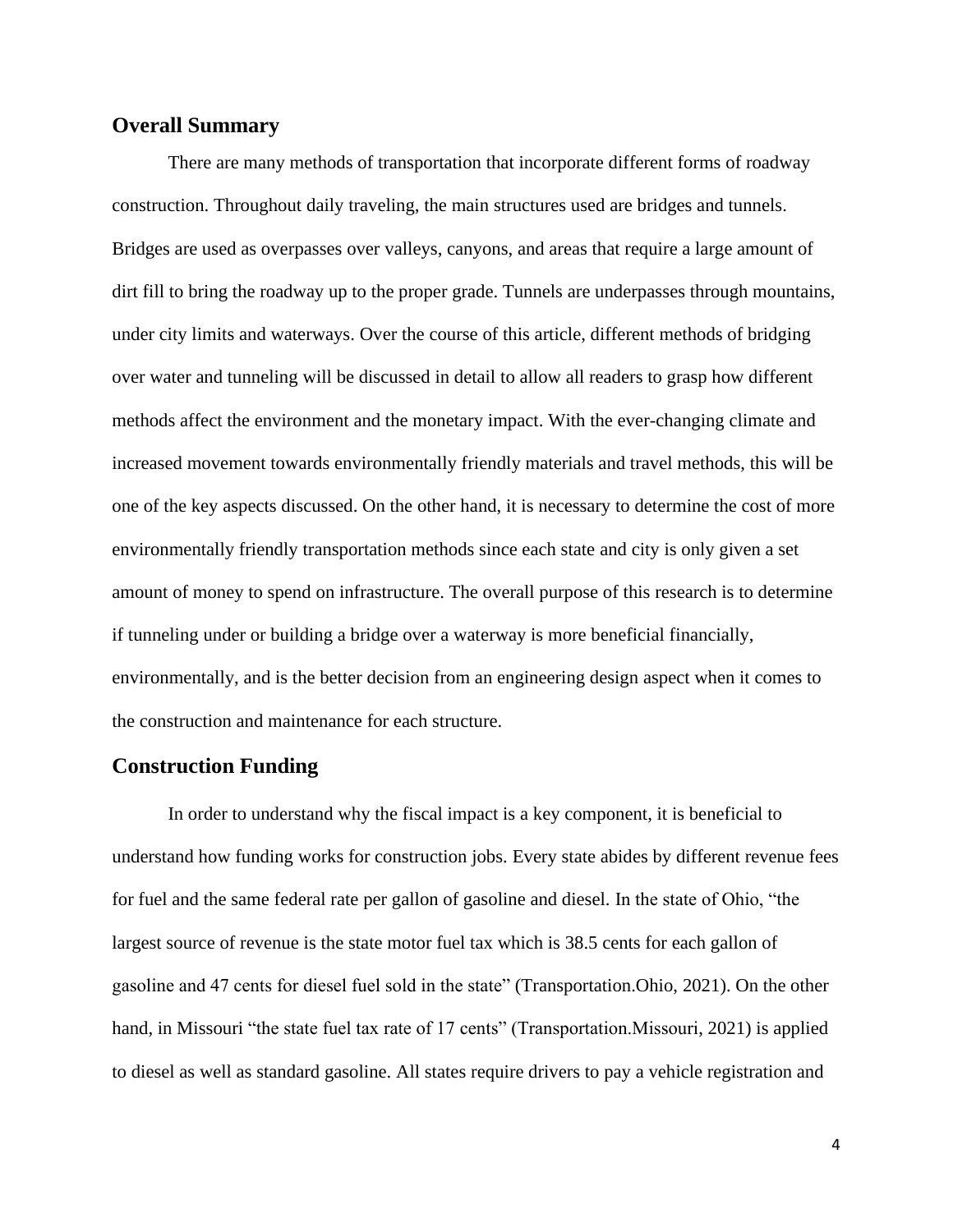licensing fee based on vehicle type and classification. On the federal level, the motor fuel tax ranges from "18.4 cents per gallon for gasoline and 24.4 cents per gallon for diesel" (Transportation.Ohio, 2021) and funding also comes from tire, heavy truck, and trailer sales which are distributed to states through transportation funding acts. Through these funding avenues, states are able to allocate money towards different construction projects determined through inspections. Government engineers inspect and determine roadways that will require full depth or partial depth repairs and if bridges will be completely demolished or can withstand further elemental damages with only a repair job.

## **Methods of Bridge and Tunnel Construction**

For bridge construction over a waterway, there are different methods that can be used depending on the area, water level, access, and soil conditions under the water. All types of bridges can be suspended over waterways such as beam, truss, arch, suspensions, cantilever, and cable-stay bridge forms. In order to understand the benefits and negatives of bridges, it is important to know the full construction process of bridges as shown in Figure 1.



*Figure 1: Substructure Diagram*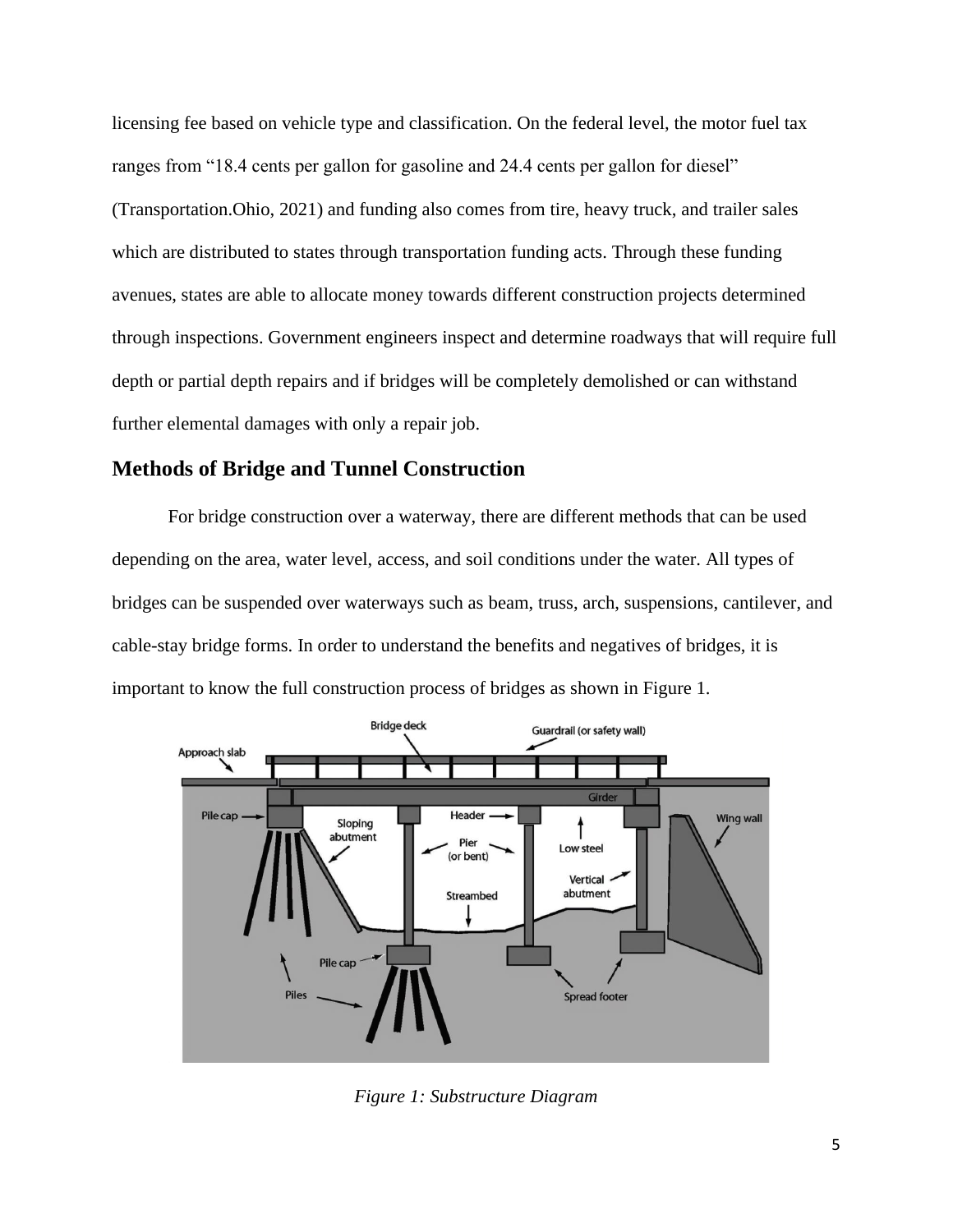The substructure of a bridge begins with determining the soil type for different styles of piling. The main piles used are wood, metal, and concrete encased which all require driving into the soil under the water. Once piles are driven, footers are formed and poured for the pier columns and abutments. After waiting for the concrete to cure, the pier and pier caps can be formed to allow for the superstructure to start to be constructed. The superstructure is built by erecting the steel beams, setting reinforcing rebar and pouring the concrete deck. Parapets are poured for driver safety along the edges of the bridge deck.

The hardest component to waterway bridge construction comes into play for the construction of the piles with which the piers will be poured onto. The main method to be discussed are cofferdams which is "a structure that retains water and allows a work area to be dewatered so that crews can pour concrete" (Dillon Hogan, 2018). There are differing types of cofferdams based on configurations, materials, and sizes, but the main focuses of this article are Braced, Cellular, and Portadam Systems. Braced Cofferdams, as shown in Figure 2, are made up of vertically driven single wall sheet piles braced on the inside of the box shaped cofferdam and water pumped from the inside (Dillon Hogan, 2018). Cellular Cofferdams are more extensive construction processes. They require driving sheet pile in circular patterns and repeating to form a series of circular cells to create a tight seal from water. These types of cofferdams are used for dam construction and dock facilities which require a larger area of land to be dewatered unlike a small perimeter needed for bridge piles. Lastly, Portadam Systems, as shown in Figure 2, are not driven into the ground, but instead are assembled and framed enclosed along the area for dewatering. Next a vinyl fabric membrane provides an impervious seal over the framing. With shallower waterways, Portadam Systems are preferred due to the little disturbance to soil under waterways and quicker installation.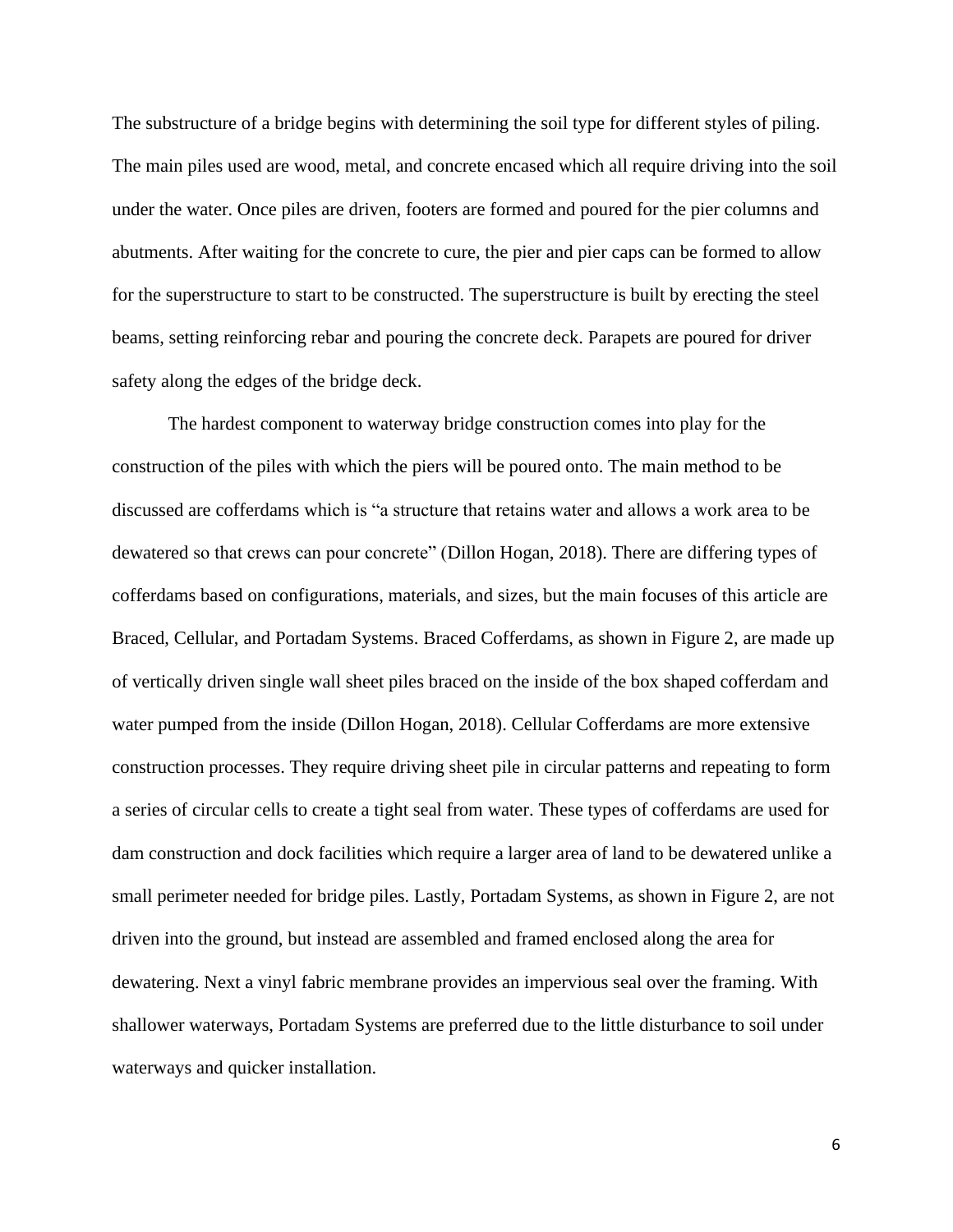

#### *Figure 2: Braced and Portadam Cofferdam*

For tunnel construction, there are three main methods used which are immersed tubes, tunneling shields, and tunnel boring machines. To start constructing a tunnel, it is necessary to determine how deep the tunnel will be required since the majority of underwater tunnels are built under bed rock or dug into the firm soil to prevent flooding and collapse (Builderspace, 2021). Starting with immersed tube tunnel construction, some sections are built upon dry dock then taken into a trenched area to form the tunnel. This mitigates the need for compressed air required to keep the water from entering the tunnel during construction. The procedure involves building tunnel elements such as the outer steel shell are fabricated in ship lifts or yards then floated to sea to be positioned and filled with concrete. Before being submerged, bulkheads are fashioned to the tunnel ends to prevent water from entering then submerged into the dredged trench. The benefits of immersed tube construction is the lower cost of materials, quicker schedule due to simultaneous tasks completed at the same time, and the ability to still use the waterway instead of closing down the passageway. The negative aspects are immersed tubing properly waterproofing joints and possible sabotage if not deep enough within the bed rock (Immersed Tube Method, 2010).

With the Shield Tunneling Method, there is a higher focus on mechanics. The technique includes the use of a protective metal cylinder and following mechanical supports with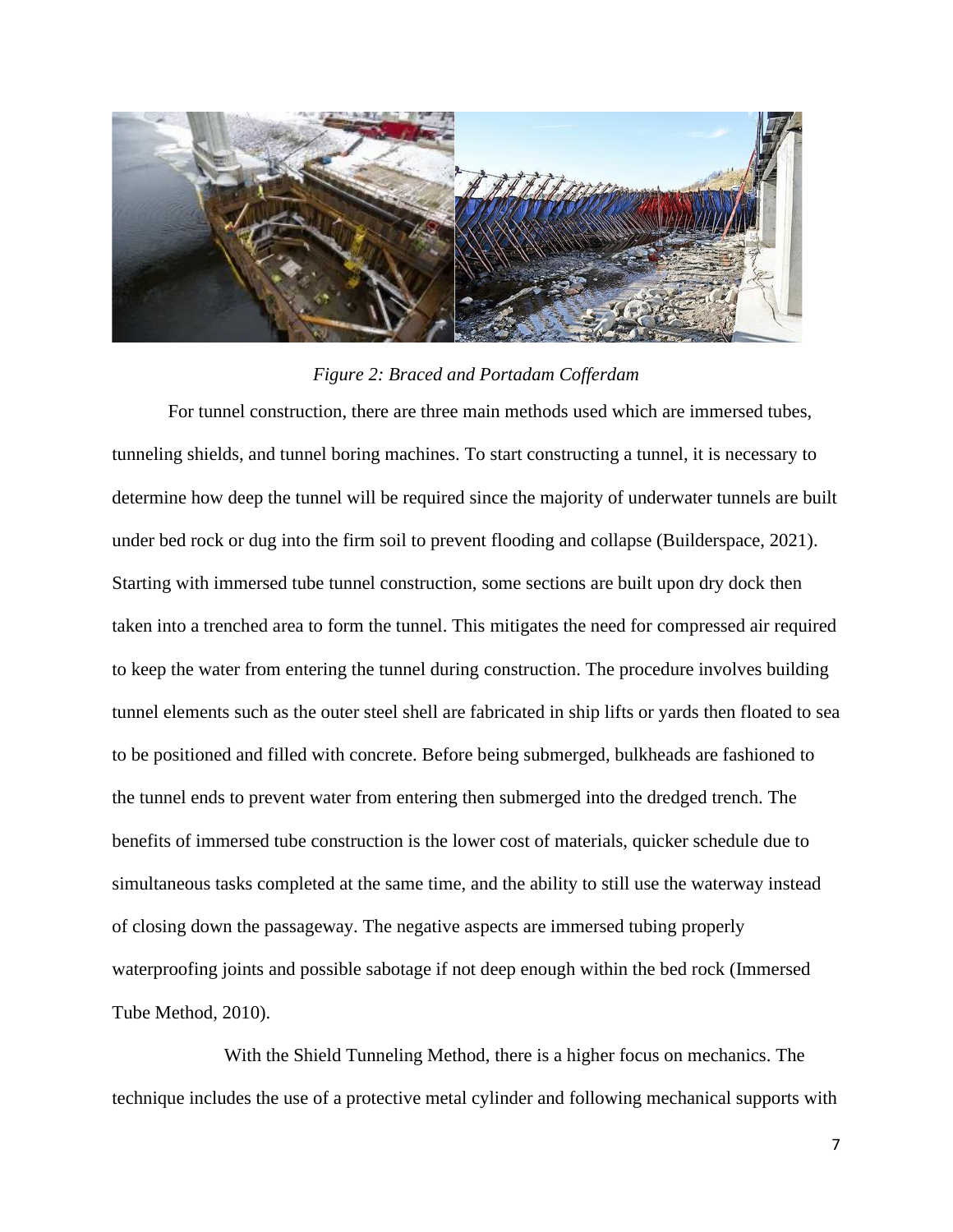a rotating cutting head positioned at the start of the shield. The benefit of the shield is to provide support and stabilization to the surrounding soil which can reduce ground pressures that often times cause cave-ins (Trenchlesspedia, 2021). As for the rotating cutting head, this mechanism "advances the boring machine through the soil… until the tunnel can be lined with a stable support structure" (Trenchlesspedia, 2021). Throughout the process, the tunneling method uses slurry pipelines, rails for transporting the lining segments, soil removal systems, and control rooms. There are multiple benefits of Shield Tunneling since the beginning of this technique in 1825 with a rectangular tunnel then in 1840 with a circular tunnel (Trenchlesspedia, 2021). Maintaining a safe workspace and continuous production allows to construction to work at a quicker and steady pace.

The last technique for tunneling is Tunnel Boring Machines or moles. Similar to Shield Tunneling, TBM uses circular cross sections to bore through all types of soil in addition to bed rock. The biggest advantage to TBMs is the ability to bore at diameters ranging from one meter to 16 meters (RailSystem). Two different types of machines can be used for hard rock boring such as shielded or open-type TBM. Open type allows rock support behind the cutter head. The use of gripper shoes allows to machine to progress along the path of the tunnel. Shielded "erects concrete segments to support unstable tunnel walls behind the machine" (RailSystem) keeping thrust forces from impacting the surrounding walls. Tunnel Boring Machines mitigate the use of lining the tunnel due to the smoothness of the tunnel wall. A major disadvantage to TBM technique is the expensive upfront cost of the machinery to mobilize onto the site and construction of the machine, though longer tunnels reduce the overall cost of the TBM due to the efficiency (RailSystem). Overall, the best method for boring underwater tunnels would be Shield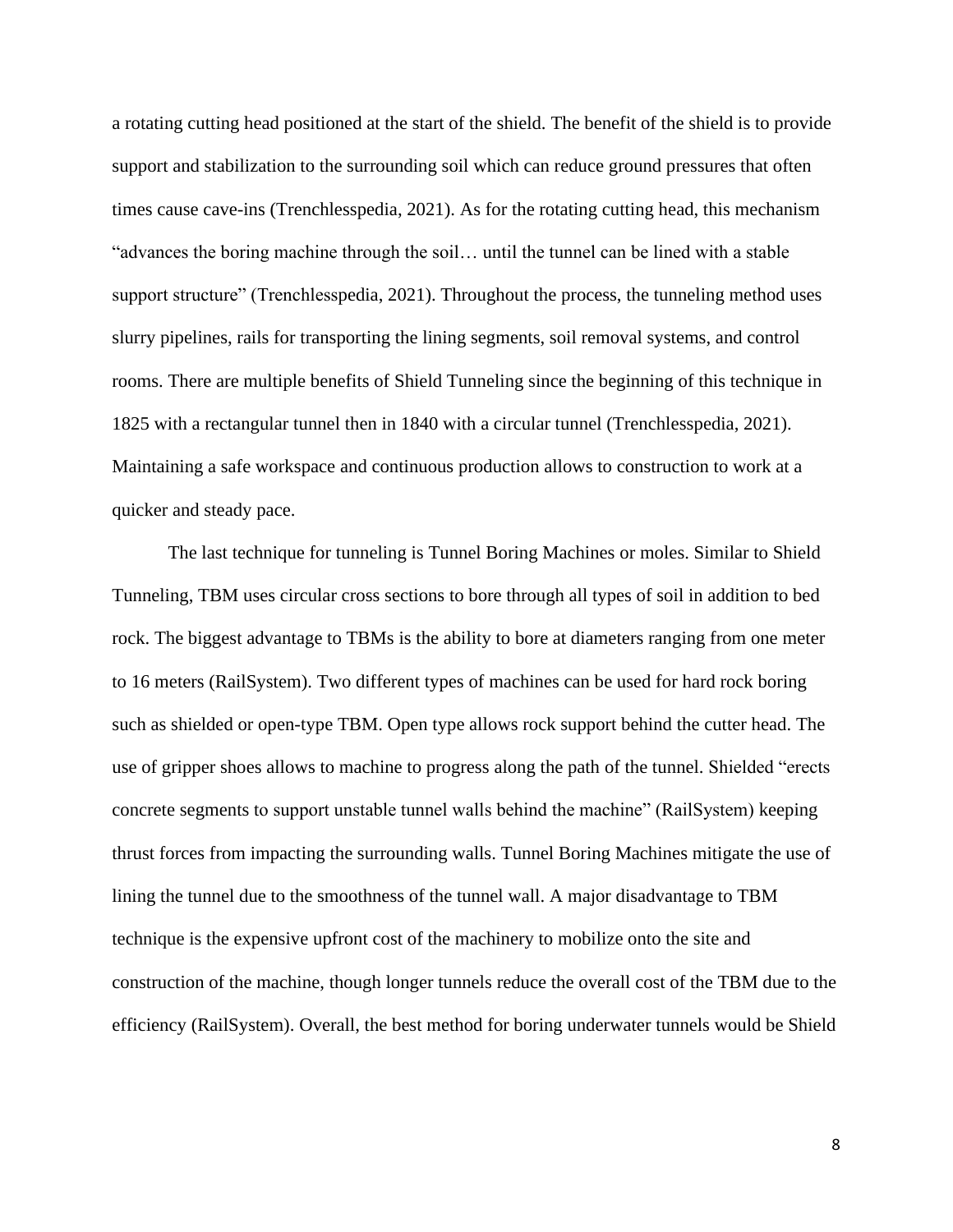Tunneling method for larger length and diameter tunnels and immersed tubing method for shorter tunneling due to the constructability of the tunneling segments before submergence.

There are many uses for tunnels beyond general roadway traffic and pedestrian foot traffic. Using the train transportation system as an example, tunnels are used through mountain ranges in addition to under water ways. Similarly, subway systems travel through busier major cities underground. On a smaller level, tunnels have been built for wastewater, storm protection, and utilities in order to allow for no disturbance to normal daily activities. Being underground allows for easier travel as well as easier construction of tunnels.

## **Real Life Application**

In order to grasp a better understanding of the difference between tunneling and bridge construction, it is important to compare similar sized structures to see where it made viable sense to choose tunneling or bridging. The two focuses will be the Holland Tunnel, in Figure 3, due to the new construction and the Bridge at Dingmans Ferry, in Figure 4, because of the span size and alterations made since its initial construction.



*Figure 3: Holland Tunnel Construction*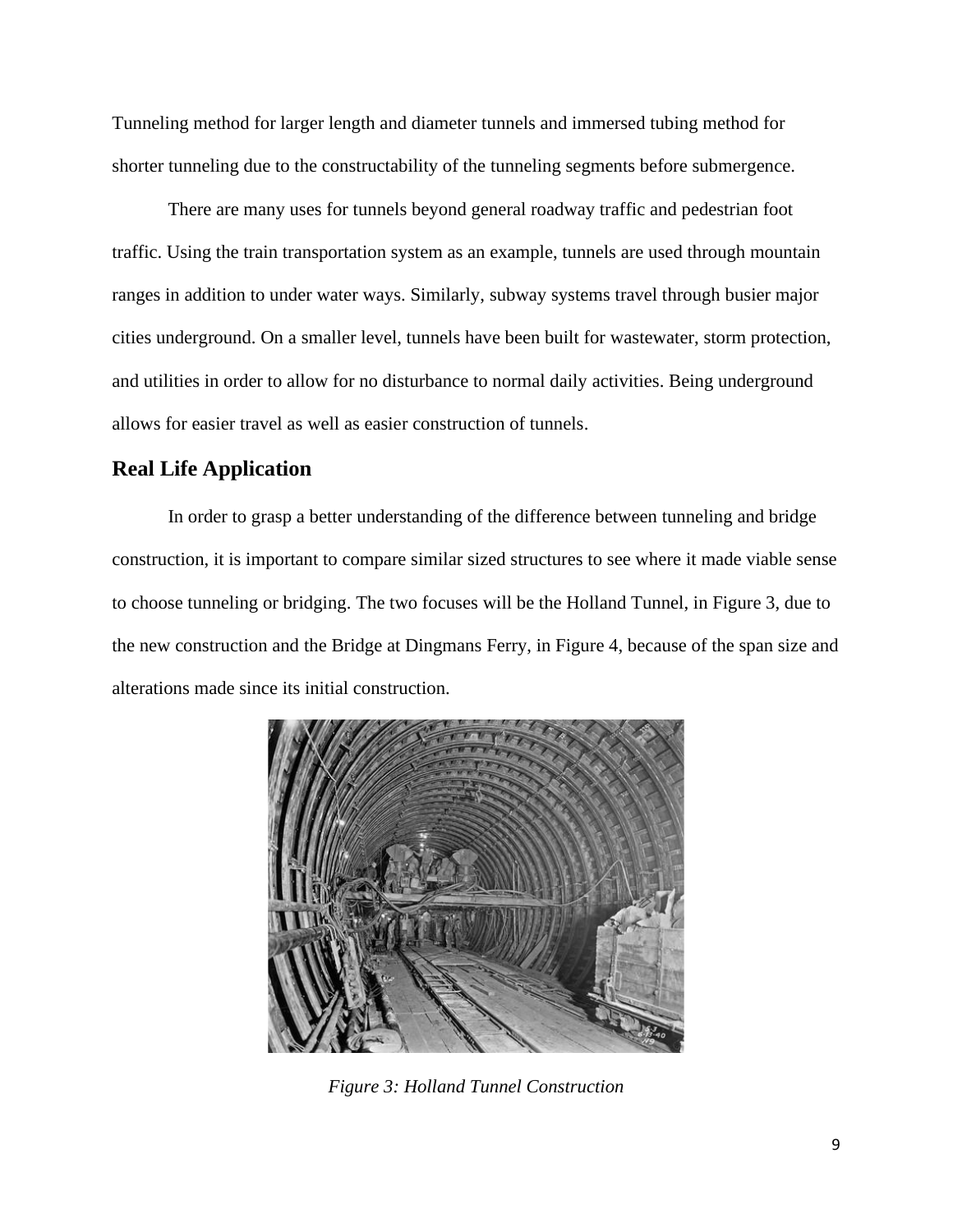The construction of the Holland Tunnel began in 1920 after the New Jersey Interstate Bridge and Tunnel Commission and New York State Bridge and Tunnel Commission approved funds to connect both states under the Hudson River (Patrick Villanova, 2018). Over the course of the 18-month construction, pneumatically forcing cylindrical shields along the river bottom (Leonard Reed, 2022). The shields were shells made of iron rings filled with concrete behind the tunnel walls. The Holland Tunnel sits at 133 feet below sea level and spans 485 feet with a diameter of 22 to 25 feet including the five traffic lanes, median, and walking paths (Leonard Reed, 2022). During the construction of this 1.6-mile tunnel, a major concern was the ventilation system to remove the dangerous automobile fumes during the automobile age. Ole Singstad resolved the predicament with four ventilation buildings housing 84 fans which provide a change of air every 90 seconds establishing better air quality (Patrick Villanova, 2018).

Over the course of the tunnel's life, it has gone through multiple repairs, but will undergo a massive repair to correct the destruction Hurricane Sandy reaped on the Holland Tunnel. During the peak of the hurricane, the tunnel experienced 9 feet of flooding causing damages to lighting, pump room equipment, fire detection systems, power cables, and voice communication systems (Patrick Villanova, 2018). In addition to these repairs, the closure of the north tube will allow restorations to be made to the ceilings, concrete, wall tiles, curbs, and drum rings instead of pushing off these repairs to a later date. These restorations will cost the Port Authority \$364 million with 84% reimbursement from federal funds (Patrick Villanova, 2018).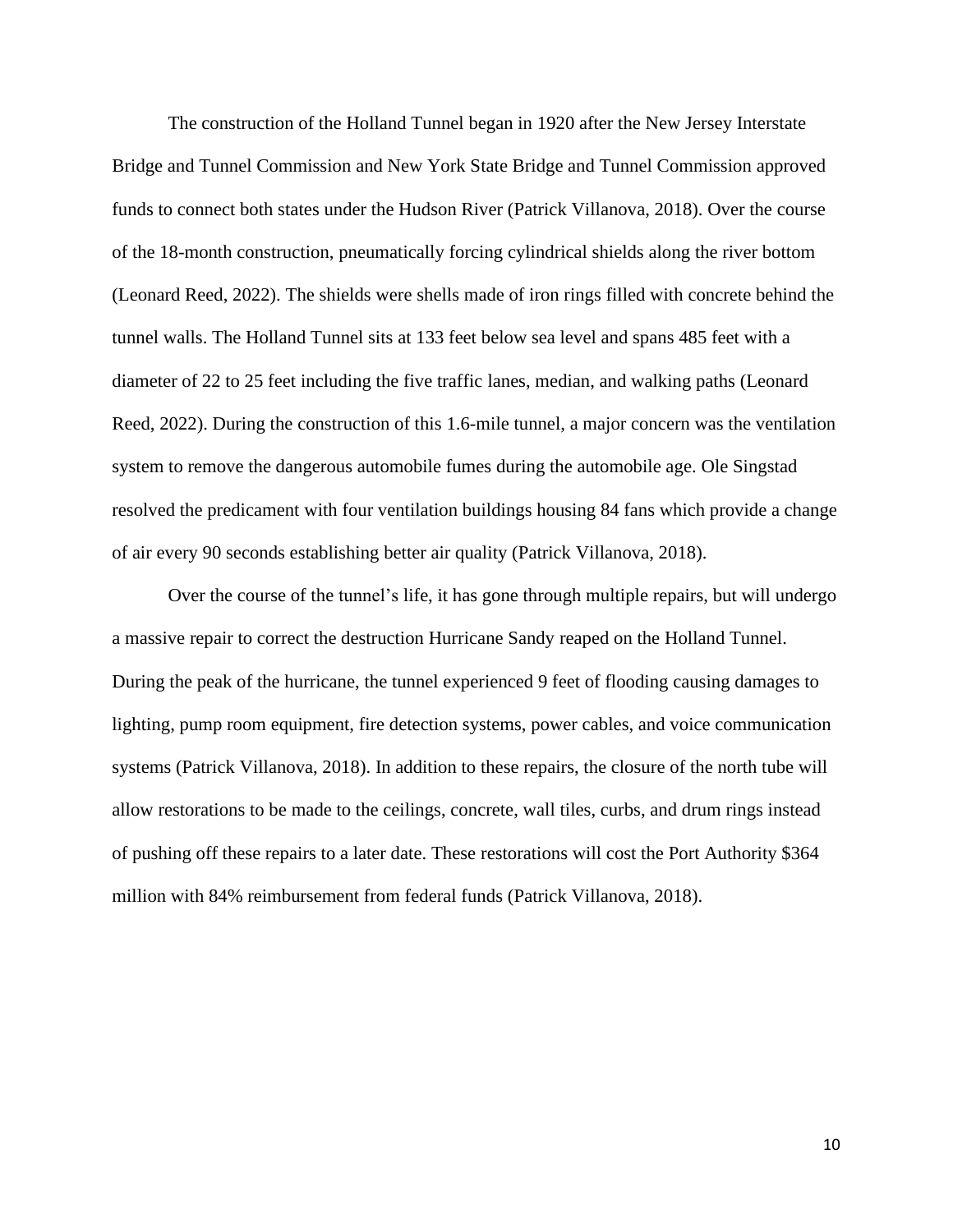

## *Figure 4: Dingman Bridge*

Onto bridge construction, the main focus is the Dingmans Ferry bridge across the Delaware River. The reason it has kept the name Dingman Ferry is due to a ferry service run by Andrew Dingman between sawmills and grist mills along the Delaware River (DCDBC). The initial bridge structure was erected in 1836 as a wooden covered bridge, but was swiftly swept away with a flood in 1847 then re-erected and blown away by wind around 1855 (DCDBC). The general specifications of the structure are 547 feet long with 17.4 feet in width allowing for one lane of traffic crossing at a time. This road is toll collected and privately owner. Since 1900 the structure has gone through modifications and adjustments to increase safety and stay within newer bridge inspections and codes. There were three original truss spans erected in the 1900 manufactured by the Phoenix Iron Works. During the 1930's, guide rails provide protection to heavier loads on the original trusses. Every five to six years the wooden deck is recycled and the piers stemming into the river have been reinforced with concrete and steel.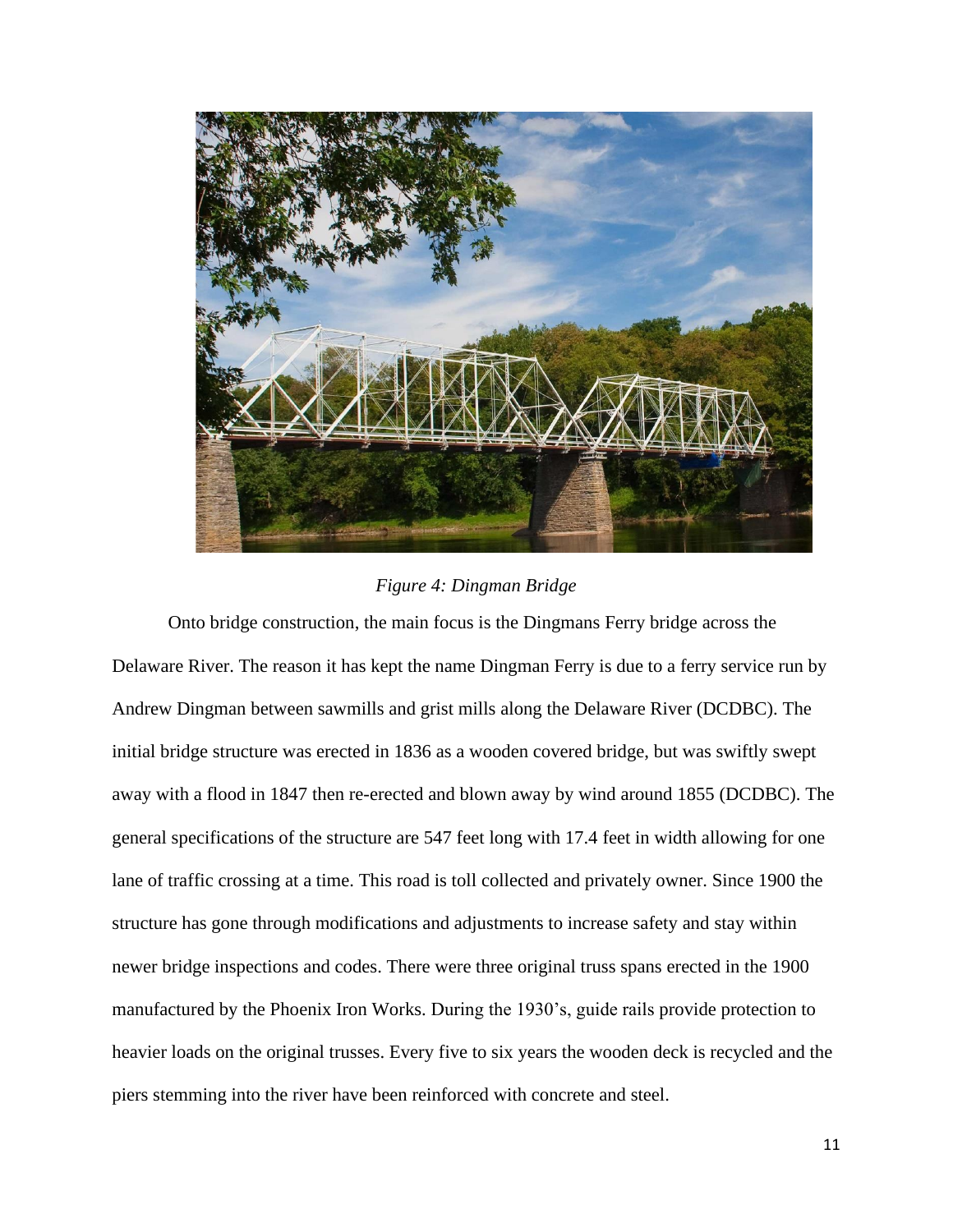## **Load Factor**

A difference between tunnels and bridges are the loads taken into consideration for design components. Bridges carry around ten different loads that are taken into account. These loads are dead load or self-weight of the entire bridge, live load or moving load across the length of the bridge, impact loads or load of sudden vehicular movement, wind loads, longitudinal forces or braking and acceleration on the bridge, centrifugal forces or movement on a curvature, buoyancy effect, water current, thermal stresses, and seismic/earthquake loads (The Constructor, 2018). Traffic studies are also taken into consideration for types of vehicles such as length, weight, and model. On the other hand, tunnels carry gravity loads, rock loads which are applied when rock cover is necessary during the construction process, water pressure loads. Tunnels take into account underwater loads unlike bridges carrying loads caused by vehicles.

## **Environmental Impact**

A key objective to determining the logical choice of structure is the environmental impact and the impact the environment takes on each structure. On the surface level, tunnels reduce noise congestion due to having traffic below sea level which is often times noisy and increase visual aesthetics as well as causing little to no disturbance to water life due to being under water. As mentioned previously, there is a high concern on vehicular emissions and pollutants through the tunnel. Though tunnels pose a major threat to local populations surrounding the entrance and exits, it is important to understand if this problem steams from tunnels themselves or rising population in major cities.

New Zealand's National Institute of Water and Atmospheric Research conducted a study on air quality in and around traffic tunnels focused on health impacts with a specific range of pollutants and recommendations for an approach at air quality management. The dependent

12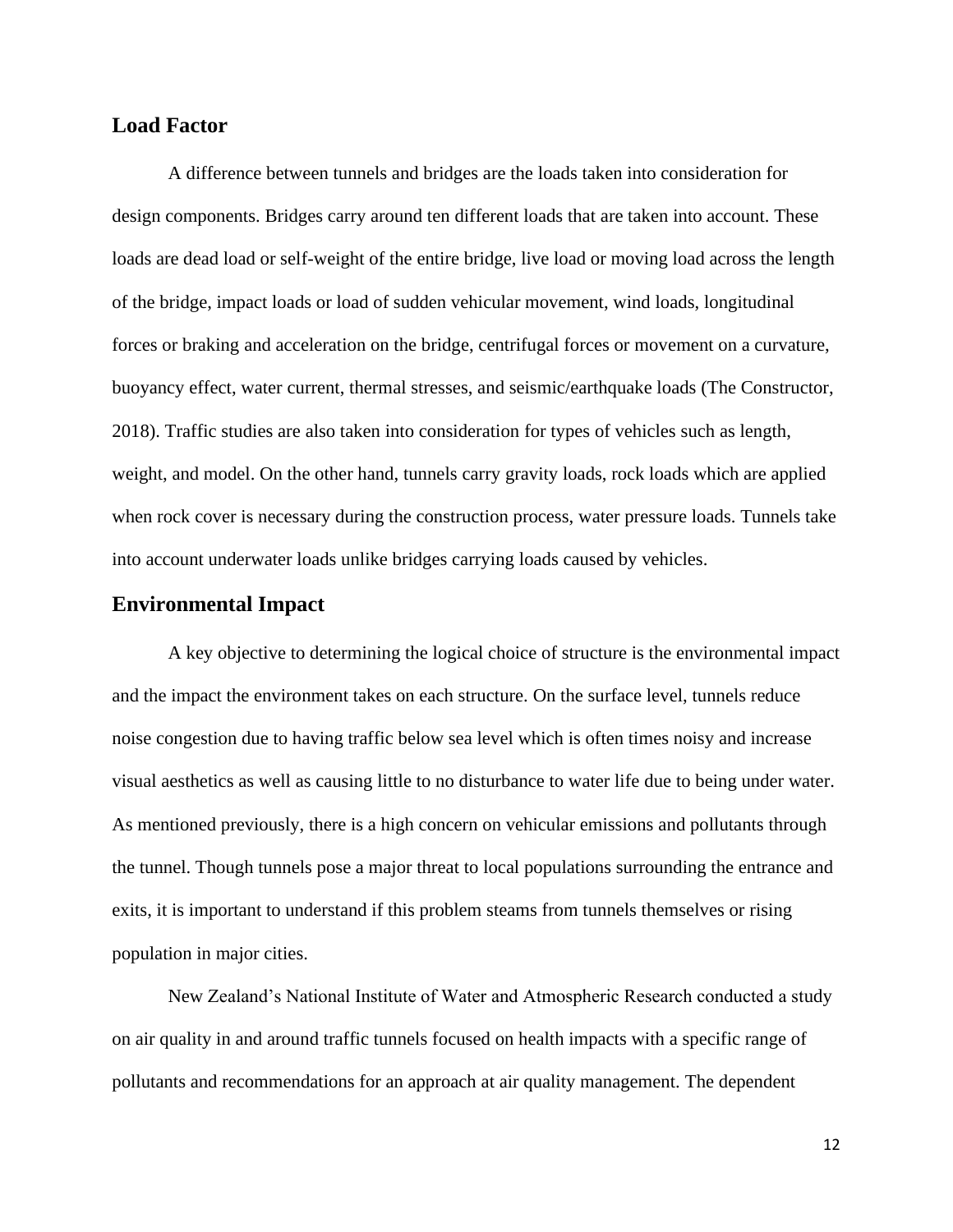variables to be discussed are the number of vehicles in the tunnel and the intensity and characteristics of vehicle emissions such as size, fuel type, speed, vehicle age, and engine specifications. There are three separate ventilation systems studied as possible design options: passive, longitudinal, and transverse. Passive ventilation includes piston effect which "requires no additional installations in the tunnel, making this the lowest cost option" (Australian Government, 2008). "Longitudinal ventilation refers to installations in which the piston effect is boosted by fans increasing ventilation" (Australian Government, 2008) and can be used in the forms of emergency smoke removal. As the most complicated and expensive ventilation, transverse requires a system to send fresh air and remove contaminated air along the length of the tunnel. In Figure 5, the illustration describes how airflows within the differing ventilation systems.



*Figure 5: Ventilation Differentiation*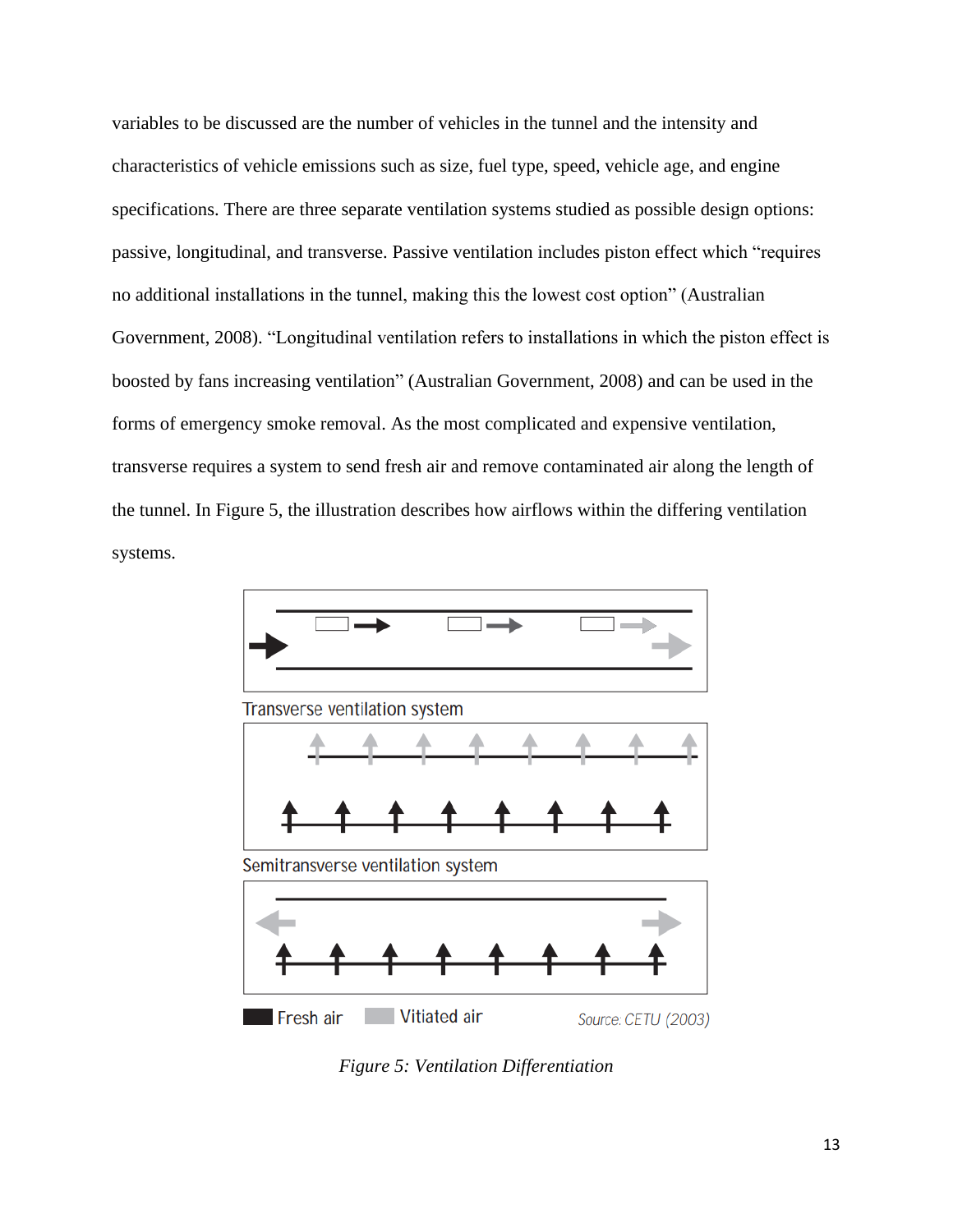In concluding evidence, the most effective management to air quality through and outside of tunnel access is vehicle emission reductions. Next, it was determined free-flowing tunnels are the least problematic in regard to health impacts and air quality in addition to being the most effective for transportation. On the topic of pollutant emissions, the New Zealand's National Institute of Water and Atmospheric Research found out "CO have fallen in the last two decades…emission factors for NO and PM10 have fallen less rapidly…these pollutants now constitute a larger proportion if tunnel air" (Australian Government, 2008). The overall recommendation provided in regard to emissions is monitoring concentration levels within the tunnel to determine the human exposure time to limit health implications. When designing a ventilation system for a tunnel, key components are the location of exhaust points and determining the rate of pollution generation and vehicle pollution production rates. Every tunnel has different needs and parameters for the location it is constructed, but these findings took into account different locations as well as lengths of tunnels to determine the best ventilation system to prevent long term health affects on those traveling within and around the tunnel.

In regards to bridge production, the biggest impact on the environment is the steel mining and milling productions as well as the high pollution emissions from heavy machinery such as cranes. In its most basic form, iron is a reaction between minerals to form ores such as Hematite and Magnetite nearest to the surface of the earth (GreenSpec). This resource is mined out of the earth to be sent to mills and manufactures. During the production of steel beams, raw materials and recycled materials are blasted with heat and oxygen to lower the carbon content in the naturally formed iron (GreenSpec). With all heating processes, there is a high concentration of carbon dioxide being released from the steel mills in addition to the hazardous runoff impacting all surrounding water ways and vegetation. One major byproduct of manufacturing is coke

14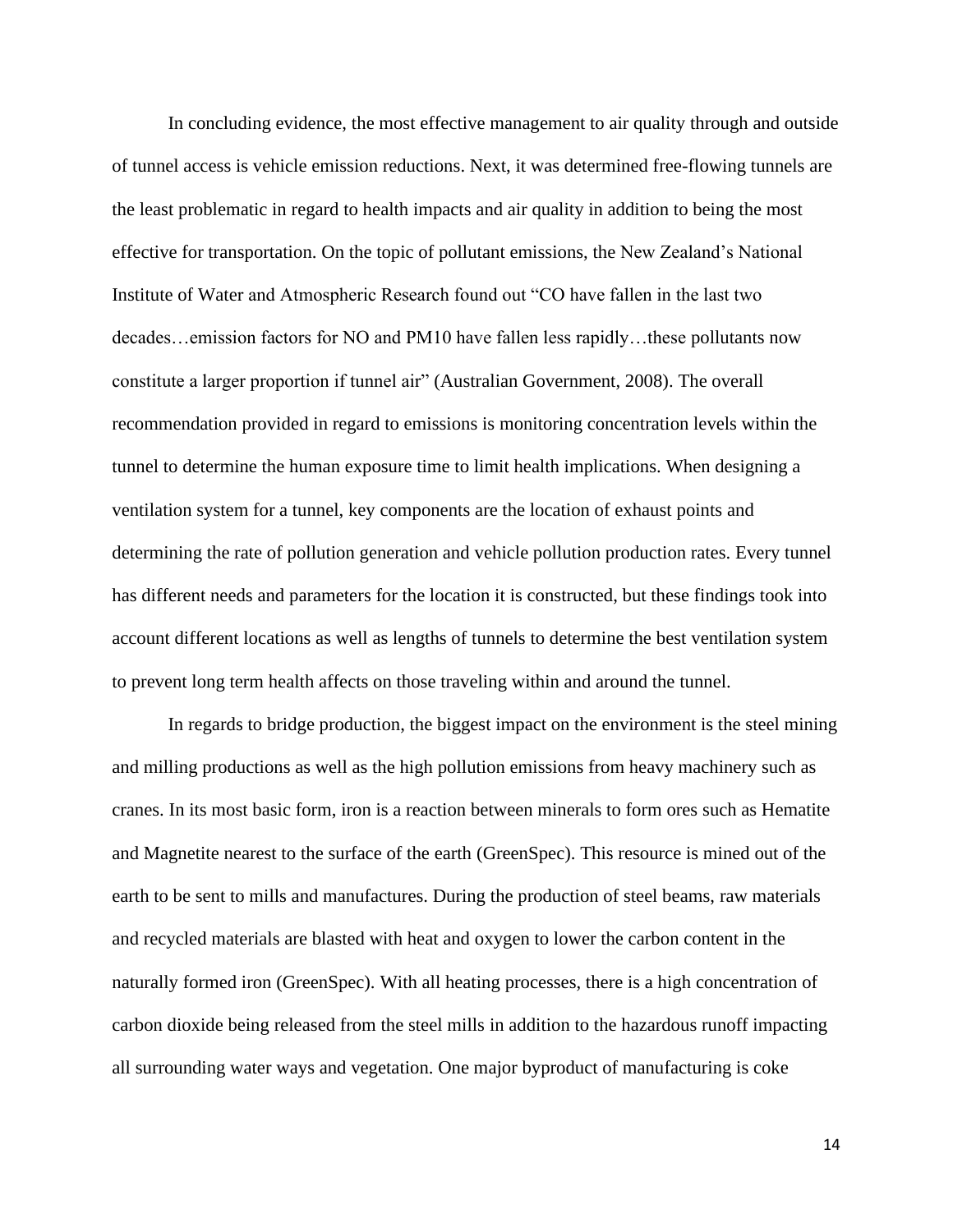produced from the heating of coal which is then "removed from the oven and cooled before use in the blast furnace" (GreenSpec). Without proper filtration measures in place, coke breezes enter the water streams and pour into neighboring lands and water passages.

In addition to steel manufacturing, heavy highway machinery plays a large role in emissions into the atmosphere due to the use of diesel engines and high-powered equipment. Due to the multiple components of bridge construction, such as excavation, steel erection, and concrete pouring, different sizes and styles of equipment are used frequently. There was a study conducted by the UCSUSA in regard to overall health impact of construction machinery on the human population. For the pollutants in the air, "the five highest-polluting categories are responsible for 65 percent of PM and 60 percent of NOx emissions" (Don Anair, 2006). Figure 6 explains the difference in emissions based on the type of machinery from cranes to skid-steers. Diesel exhaust is among the most harmful particle within the atmosphere causing cancer, infertility, and long term adverse health effects. The best way to mitigate the impact of construction machinery emissions if through furthering technology away from diesel machinery and incentivizing cleaner construction equipment and procedures.

|                                                 | <b>Percent of Total PM</b><br>from Construction<br><b>Equipment</b> | <b>Percent of Total NOx</b><br>from Construction<br><b>Equipment</b> | <b>Useful Life</b><br>(in years) |
|-------------------------------------------------|---------------------------------------------------------------------|----------------------------------------------------------------------|----------------------------------|
| <b>Excavators</b>                               | 17%                                                                 | 18%                                                                  | 17                               |
| Tractors/Loaders/Backhoes                       | 16%                                                                 | 12%                                                                  | 18                               |
| <b>Crawler Tractors</b><br>(Tracked Bulldozers) | 13%                                                                 | 13%                                                                  | 29                               |
| <b>Rubber-Tired Loaders</b>                     | 12%                                                                 | 12%                                                                  | 21                               |
| <b>Skid-Steer Loaders</b>                       | 7%                                                                  | 4%                                                                   | 13                               |
| <b>Off-Highway Trucks</b>                       | 5%                                                                  | 9%                                                                   | 17                               |
| <b>Rough-Terrain Forklifts</b>                  | 5%                                                                  | 3%                                                                   | 16                               |
| Graders                                         | 5%                                                                  | 5%                                                                   | 23                               |
| <b>Off-Highway Tractors</b>                     | 4%                                                                  | 5%                                                                   | 31                               |
| <b>Rollers</b>                                  | 3%                                                                  | 3%                                                                   | 20                               |
| <b>Trenchers</b>                                | 3%                                                                  | 2%                                                                   | 28                               |
| <b>Scrapers</b>                                 | 3%                                                                  | 4%                                                                   | 26                               |
| Cranes                                          | 3%                                                                  | 4%                                                                   | 19                               |
| <b>Rubber-Tired Dozers</b>                      | 2%                                                                  | 2%                                                                   | 32                               |
| <b>Pavers</b>                                   | 2%                                                                  | 1%                                                                   | 26                               |
| <b>Bore/Drill Rigs</b>                          | 1%                                                                  | 1%                                                                   | 10                               |
| <b>Other Construction Equipment</b>             | 0.4%                                                                | 1%                                                                   | 16                               |
| <b>Paving Equipment</b>                         | 0.3%                                                                | 0.2%                                                                 | 24                               |
| <b>Surfacing Equipment</b>                      | 0.04%                                                               | 0.1%                                                                 | 22                               |

*Figure 6: Emission Over Equipment Lifetime*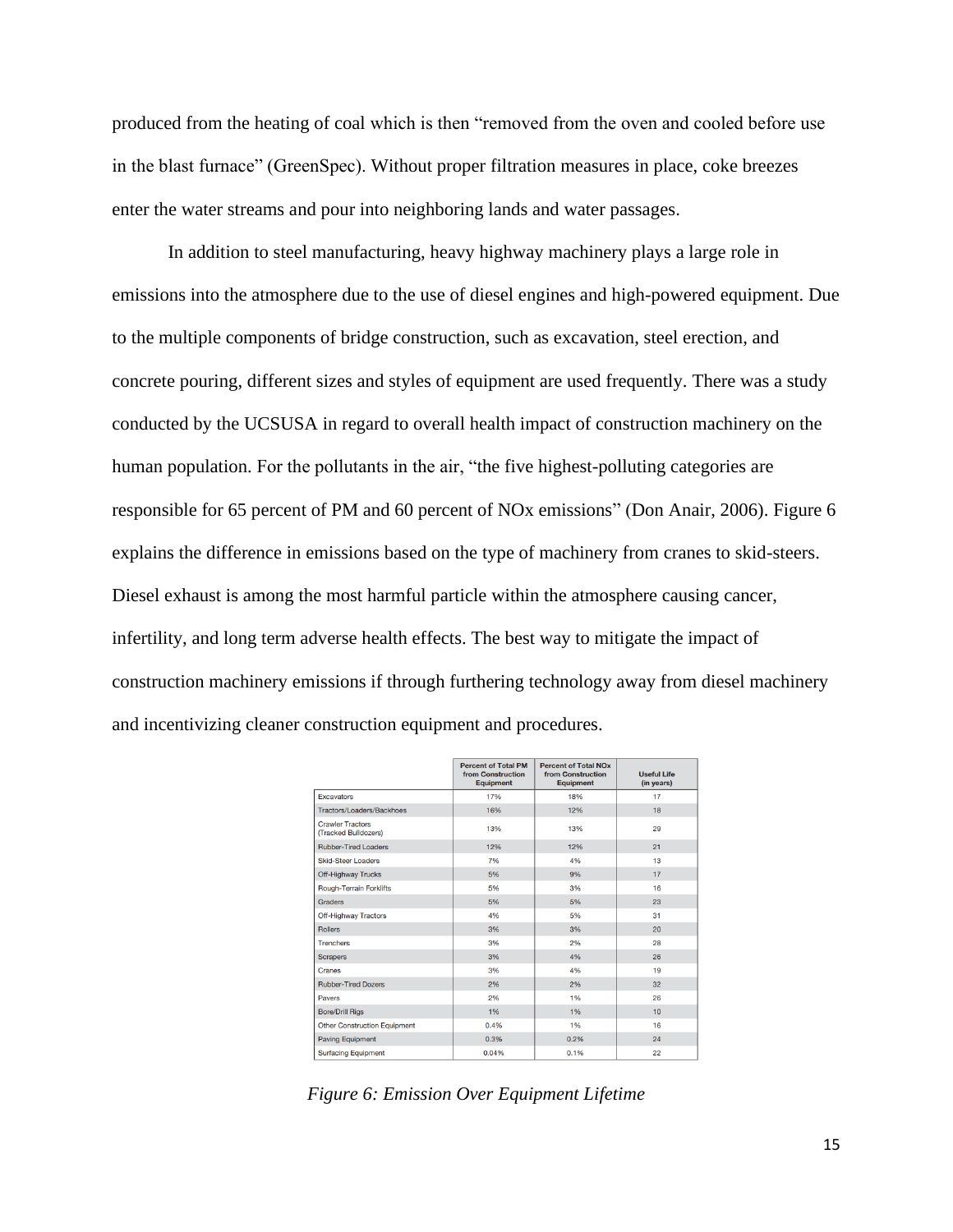On the other hand, the environment affects bridge structures in a negative way due to the resisting forcing acting on the towering structure. Roaring waves and current, persistent winds, earthquakes, and water vessel collisions all must be taken into account when choosing the location and materials necessary for a bridge. A large concern for piers and piles is the drag forces created by water currents and results in scour holes. In the United States, 60% of bridge failures are caused by scour during water events (Lu Deng). In definition, scour holes are an erosive action that excavated material from the banks of streams and bedding under the piers and abutments in bridges. There has been a large push by the FHWA towards studying and predicting scour occurrence. "Radar is a system that uses electromagnetic waves to identify the range, altitude, direction, or speed of both moving and fixed objects" (Lu Deng) such as the motion of the current and stationary piers. One measure to mitigate the possibility of scours is by placing large amounts of rip rap around the foundation of piers.

It is impossible to account for a ship collision into a pier as shown in the collapse of the Sunshine Skyway Bridge in 1980. When considering ship collisions, engineers can design larger above water foundation to prevent ships for crashing directly into the piers, but this method can only be used for shallow waterways as shown in Figure 7. Deeper water requires "fender piles which are commonly connected by large ring beams" (The Constructor, 2017) that are distant from the pier to allow deflection as the rings consume the kinetic energy from striking ships.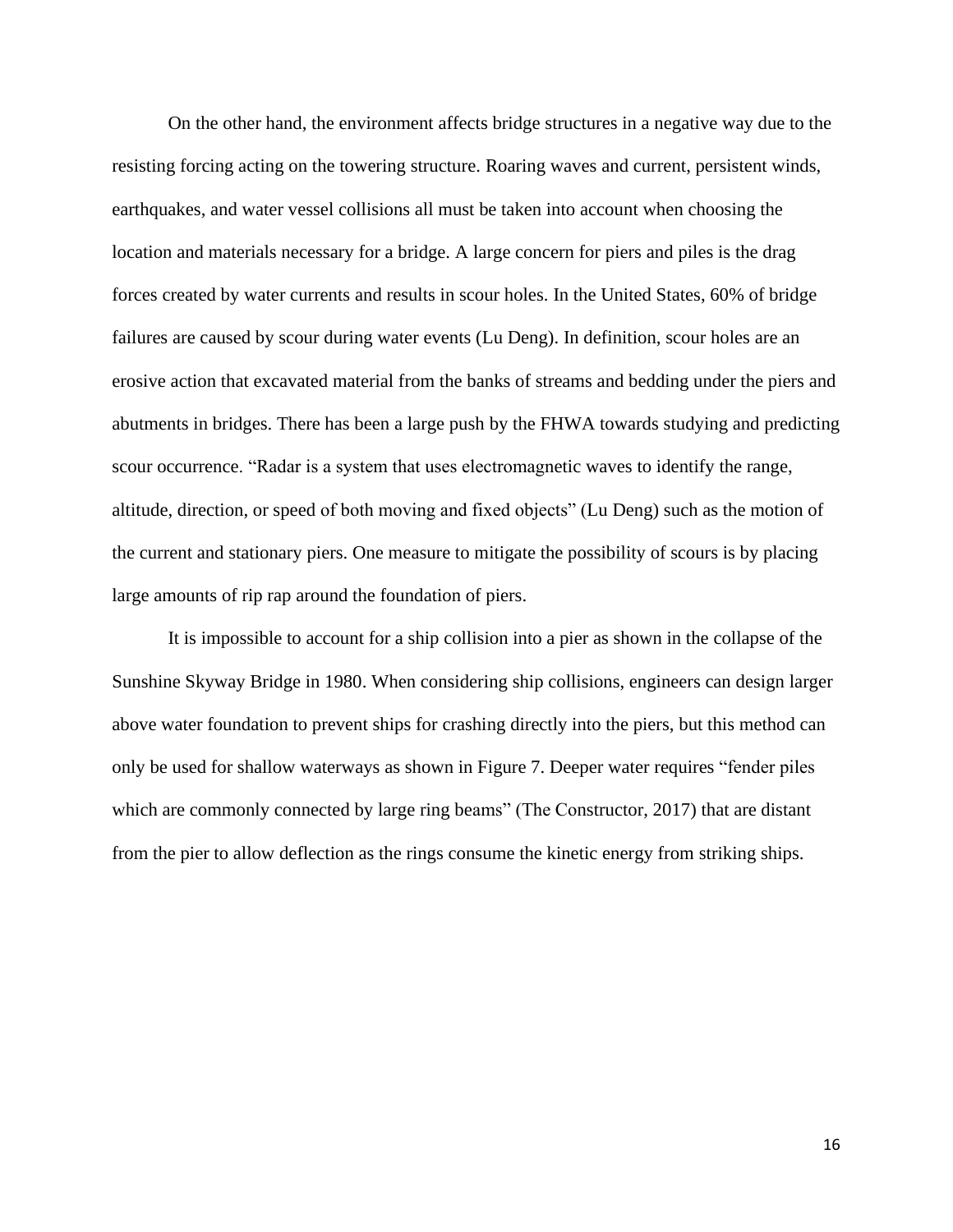

### *Figure 7: Island Pier Foundation*

Lastly, earthquakes are heightened in deeper water due to the combination of the load on the pier, the force exerted on the superstructure, and overturning moment along the base of the pier (The Constructor, 2017). "The eccentric load supported by the pier is crucially large in deep water which makes the selection of slender pier and massive base a desirable option" (The Constructor, 2017) such as circular columns. In addition to the superstructure being compromised, earthquakes cause erosion under the bedding of piers and can shift drive piles causing cracks and breakage in the concrete and structural columns. Ethically, civil engineers need to heavily consider the need for a bridge over fault lines and in high-risk earthquake locations due to likelihood of failure.

## **Conclusions**

With all construction, many factors need to be taken into account when designing the structure necessary to solve the situation such as location, price, environmental influence, constructability, and design components. The benefits of bridge structures is the common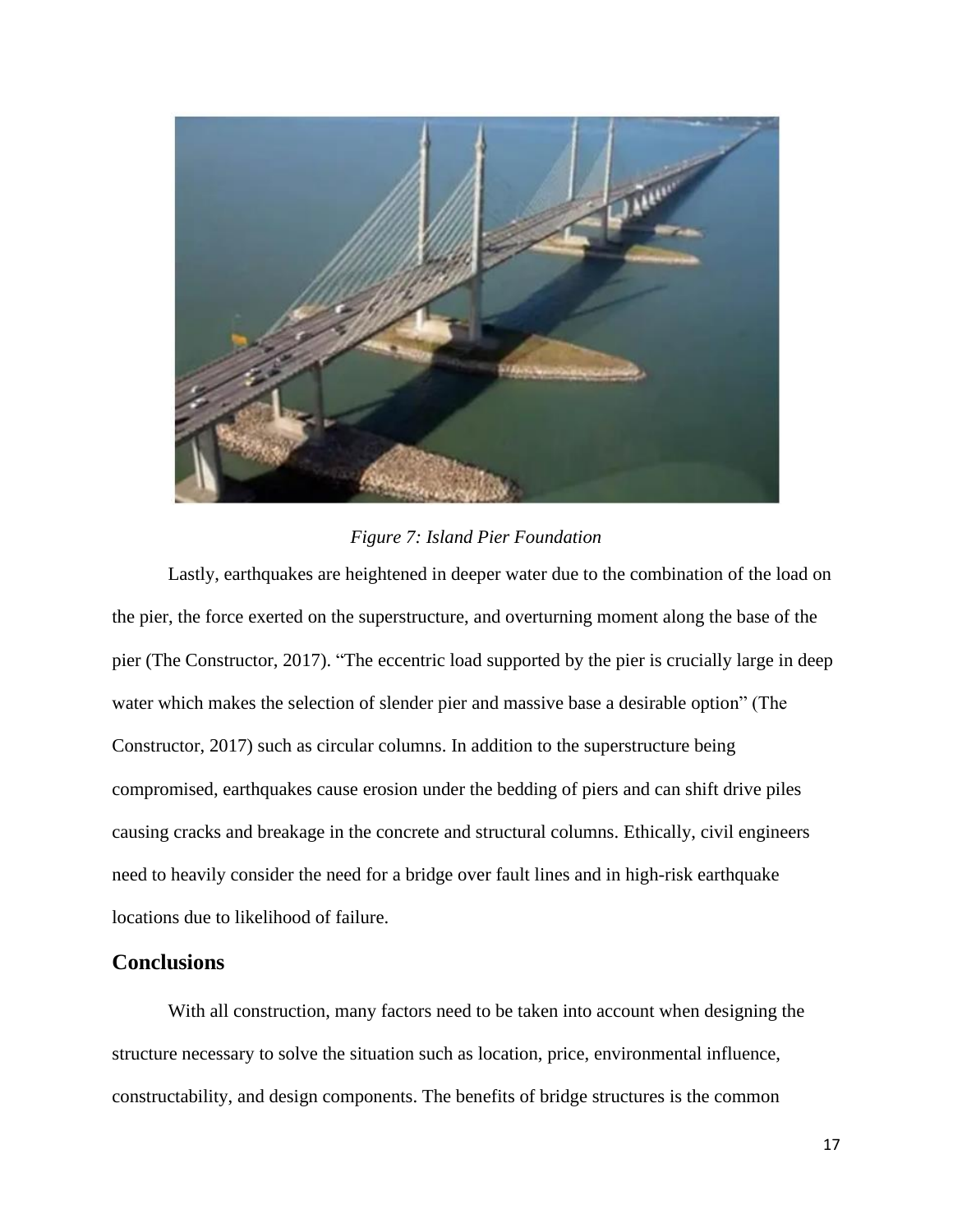knowledge of bridge systems and designing for expected failures due to past events. The biggest financial burden of bridges is the steel manufacturing and varying components necessary pump, drill, and drive piling under a bridge. Lastly, steel mills have a negative impact on the environment due to pollution and unregulated waste treatment as well as being influenced by the environment in a damaging manner that must be taken into consideration for design. Tunnels are an up-and-coming construction method used mainly in heavily populated cities to prevent above ground visual and physical constructs. There is a large push towards tunnel technology which is why shield tunneling has become the cheapest and most viable option. Financially, the equipment mobilization in and out of the job site is the highest cost since the majority of companies only rent equipment. As more research goes into tunneling, the issue of proper ventilation can be solved through air chambers and proper parameters for the potential of flooding and water corrosion.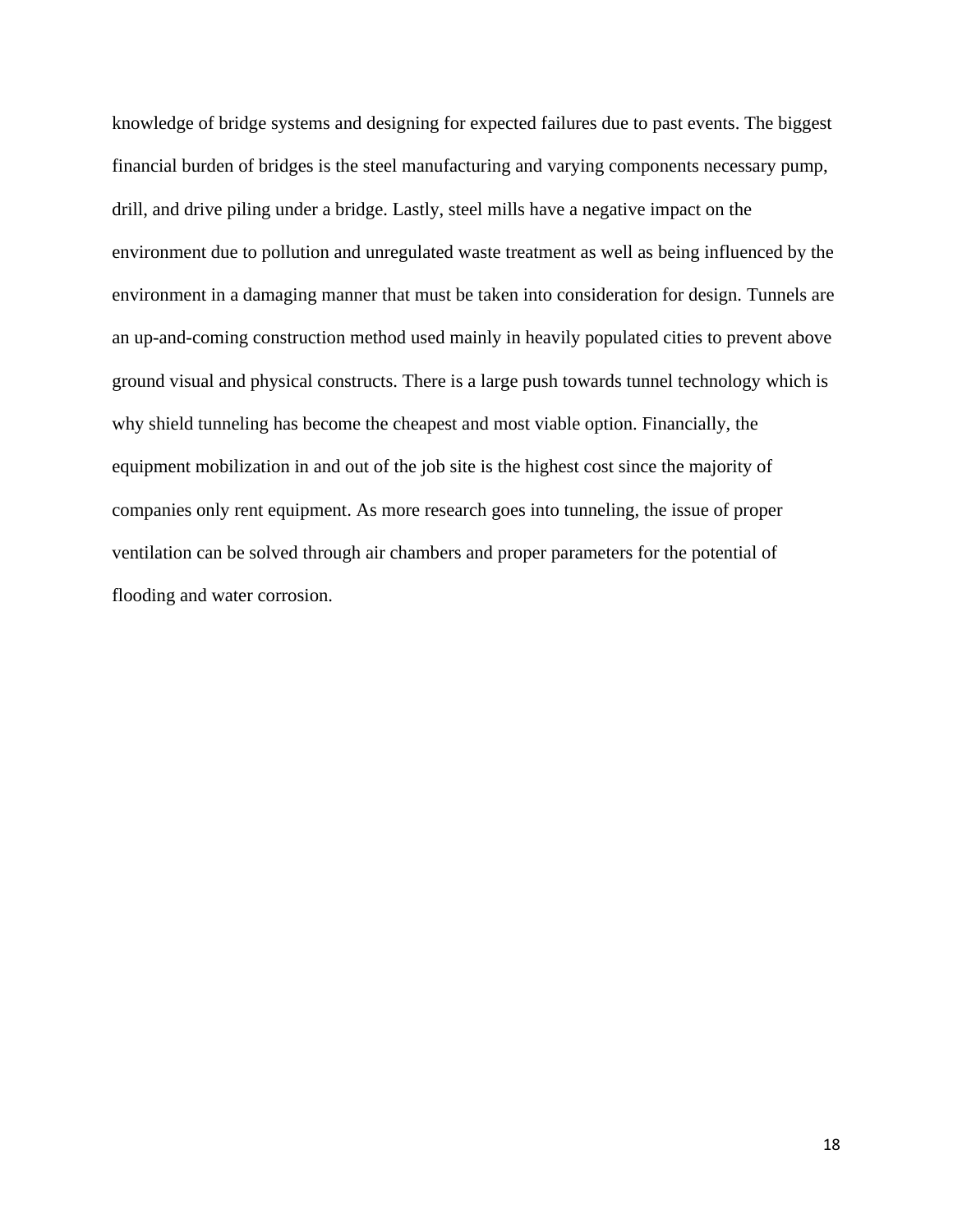#### Works Cited

"12 Types of Loads Considered for Design of Bridge Structures." *The Constructor*, 23 Mar. 2018, https://theconstructor.org/structures/bridge-design-

loads/21478/#:~:text=%2012%20Types%20of%20Loads%20Considered%20for%20Desi gn,is%20due%20to%20sudden%20loads%20which...%20More%20.

"Air Quality in and Around Traffic Tunnels." *Australian Government National Health and Medical Research Council*, 2008,

https://majorprojects.planningportal.nsw.gov.au/prweb/PRRestService/mp/01/getContent ?AttachRef=EXH-2695%2120200427T034726.647%20GMT.

- Anair, Don. *Digging up Trouble - The Health Risk of Construction Pollution in California*. Nov. 2006, https://www.ucsusa.org/sites/default/files/2019-12/safeguarding-soil-policy-brief-2019.pdf.
- "Citizen's Guide to TRANSPORTATION FUNDING in Missouri." *Missouri Department of Transporation*, Nov. 2021,

https://www.modot.org/sites/default/files/documents/Sec04Combined\_0.pdf.

"Citizen's Guide to Transportation Funding in Ohio." *Transportation.Ohio.Gov*, 12 Feb. 2021, https://www.transportation.ohio.gov/wps/wcm/connect/gov/92feab4c-9130-40a0-9b03- 8c27ee96d818/OhioCitizensGuideToTransportationFunding-Feb-2021.pdf?MOD=AJPERES&CACHEID=ROOTWORKSPACE.Z18\_K9I401S01H7F40 QBNJU3SO1F56-92feab4c-9130-40a0-9b03-8c27ee96d818-nusGs1E.

Deng, Lu, and C. S. Cai. *Bridge Scour: Prediction, Modeling, Monitoring, and Countermeasures—Review*.

https://www.dengteam.com/uploadfile/2017/0927/20170927035028478.pdf#:~:text=Scou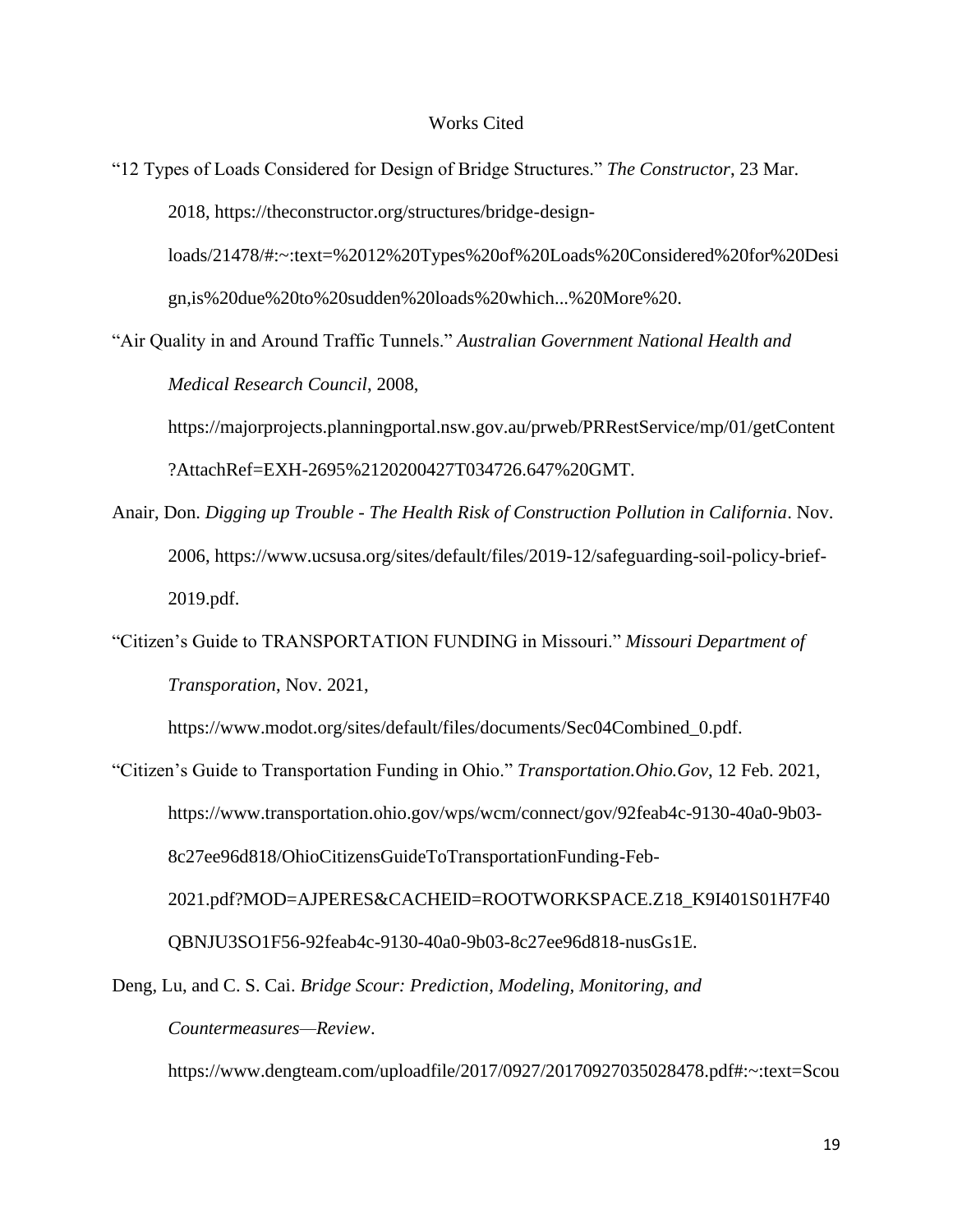r%20undermines%20bridges%20and%20causes%20bridge%20failures%20as,to%20occu r%20suddenly%20without%20prior%20warning%20to%20structures.

"Dingmans Ferry Bridge." *Dcdbc.com*, http://www.dcdbc.com/history.php.

"Effect of Environmental Factors on Bridge Foundation Construction." *The Constructor*, 17 Sept. 2017, https://theconstructor.org/structures/environmental-factors-effect-bridgefoundations/18174/.

*History*, https://www.panynj.gov/bridges-tunnels/en/holland-tunnel/history.html.

Hogan, Dillon. "Cofferdams 101: Different Types and Construction Methods on Waterways." *J.F. Brennan Company, Inc.*, 21 Aug. 2018, https://www.jfbrennan.com/blog/cofferdams-101-different-types-and-construction-methods-onwaterways#:~:text=Constructing%20a%20cellular%20cofferdam%20is%20done%20by %20driving,a%20tight%20seal%20that%20prevents%20water%20from%20entering.

- "How Are Underwater Tunnels Built? What You Need to Know." *BuilderSpace*, 25 Sept. 2021, https://www.builderspace.com/how-are-underwater-tunnels-built-what-you-need-toknow.
- "Immersed-Tube Method of Underwater Tunnel Construction." *Bright Hub Engineering*, 13 Aug. 2010, https://www.brighthubengineering.com/structural-engineering/82174-build-atunnel-on-land-and-float-it-into-

place/#:~:text=Immersed%20tube%20construction%20of%20underwater%20tunnels%20 will%20have,joined%20to%20each%20other%20to%20form%20the%20tunnel.

Patrick Villanova | The Jersey Journal. "Holland Tunnel to Undergo \$364 Million in Hurricane Sandy Repairs." *Nj*, 16 Feb. 2018,

https://www.nj.com/hudson/2018/02/holland\_tunnel\_to\_undergo\_364\_million\_in\_hurrica